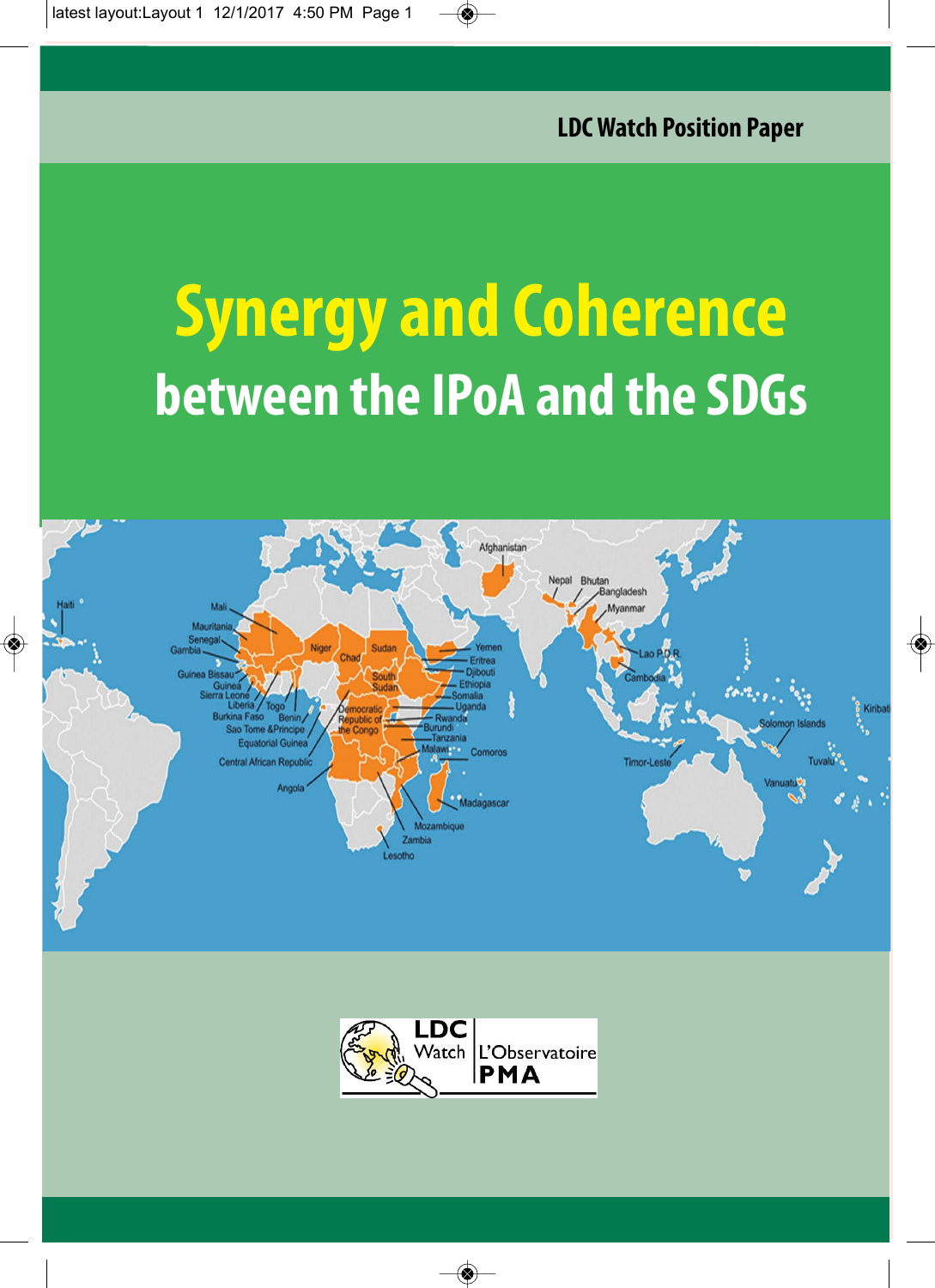## **Background**

In 1971, the United Nations (UN) recognised Least Developed Countries (LDCs) as the poorest and most vulnerable group of countries representing the highly disadvantaged countries in the development process. The UN classifies a country into LDC category on the basis of three criteria: per capita Gross National Income (GNI), Human Asset Index (HAI) and Economic Vulnerability Index (EVI). Currently, 47 LDCs belong to the LDC category. In 2015, the population of LDCs was 954 million—13% of the world's total. In 2014, the LDCs had an average per capita Gross Domestic Product (GDP) of only USD 952 which is less than 9% of the world average whereas OECD per capita GDP at the same period was USD 38,423. LDC economies grew at a rate of 5.6% in 2014 up from 5.26% in 2013. Under the current growth trajectory, nearly 35 per cent of the population in the LDCs may remain in extreme poverty by 2030 (World Economic Situation and Prospects, 2017).

For many LDCs, weak productivity growth, amid poorly diversified economic structures and insufficient levels of investment, remains a challenge to achieving stronger mediumterm growth prospects. Investment would need to grow by an average of 11.3% per

Investment would need to grow by an average of 11.3% per annum to close the productivity gaps and approach an average of GDP growth rate of 7% per annum.

annum to close the productivity gaps and approach an average of GDP growth rate of 7% per annum (World Economic Situation and Prospects, 2017). If the current pattern continues, related shortfalls in essential investment also put at risk many other economic, social and environmental targets set in the SDGs. Growth in many LDCs also remains highly vulnerable due to ongoing armed conflicts, natural catastrophes and weather-related shocks. However, a few LDCs are expected to achieve a growth rate close to or above the 7 per cent target in 2017/2018, including Bangladesh, Bhutan, Cambodia, Djibouti, Ethiopia, Lao People's Democratic Republic, Nepal, Myanmar, Rwanda and the United Republic of Tanzania.

The international community has been paying special attention to LDCs through dedicated 10-year programmes of action to provide differential treatment to this specific group of countries since the early 1980s. Special UN conferences have been convened every ten years since 1981, the fourth of which, LDC IV, took place in Istanbul, Turkey in 2011. In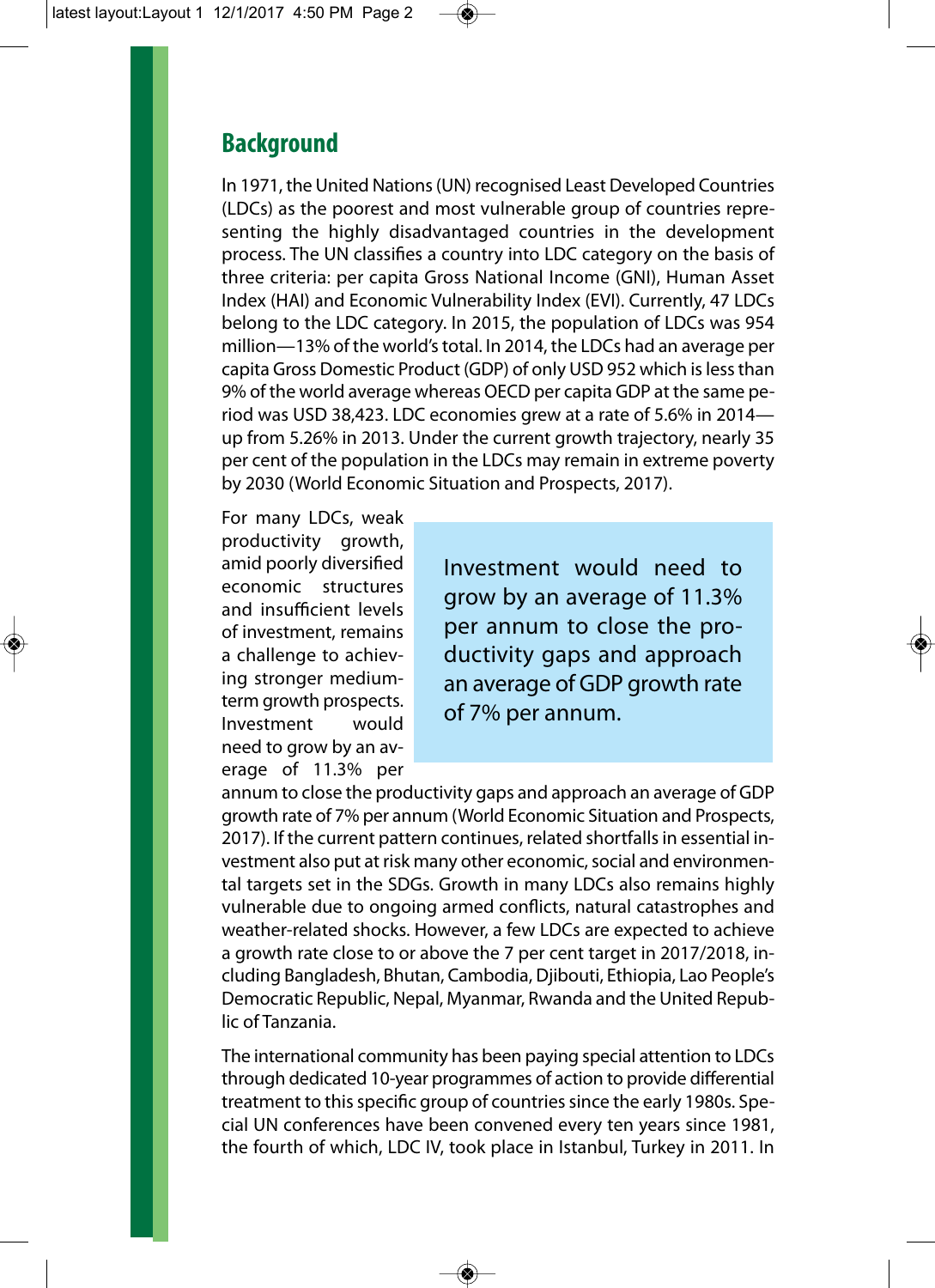1971, when the category of LDCs was introduced for the first time, there were 25 LDCs but thereafter, within the span of four and a half decade, it has reached 47. This has raised a serious question over the current development process which has been leading to rising inequality.

## **Istanbul Programme of Action**

The Fourth UN Conference of the LDCs adopted the Istanbul Programme of Action for the Decade 2011-2020 (IPoA) with an overarching goal to overcome the structural challenges faced by the LDCs in order to eradicate poverty, achieve internationally agreed goals and enable graduation from the LDC category. It is an ambitious document that sets a target of enabling half the number of LDCs to meet the criteria for graduation by 2020. It includes eight priority areas for action: (1) productive capacity, (2) agriculture, food security and rural devel-

opment, (3) trade, (4) commodities, (5) human and social development, (6) multiple crises and other emerging challenges, (7) mobilizing financial resources for development and capacity building, and (8) good governance at all levels. Under the eight priority areas, the IPoA has 47 goals and targets. Besides, LDCs committed to undertake 126 actions and development partners committed to implement 109 actions. LDCs and development partners would jointly undertake 16 actions to implement the priority areas.

The Mid-Term Review (MTR) of IPoA reveals that most of the LDCs are not on track although more than half of its implementation period has passed. Only two LDCs, namely Samoa and Equatorial



Guinea, have graduated from the LDC category since its adoption compared to its goal of making half the number of LDCs graduate.

## **Sustainable Development Goals**

The first five years of the implementation of the IPoA overlapped with the last five years of the Millennium Development Goals (MDGs), and the next five years (or the second half) of the implementation of the IPoA concurs with the first five years of the 2030 Agenda for Sustainable Development, which includes the Sustainable Development Goals (SDGs). On expiry of the MDGs in 2015, that is, four years after the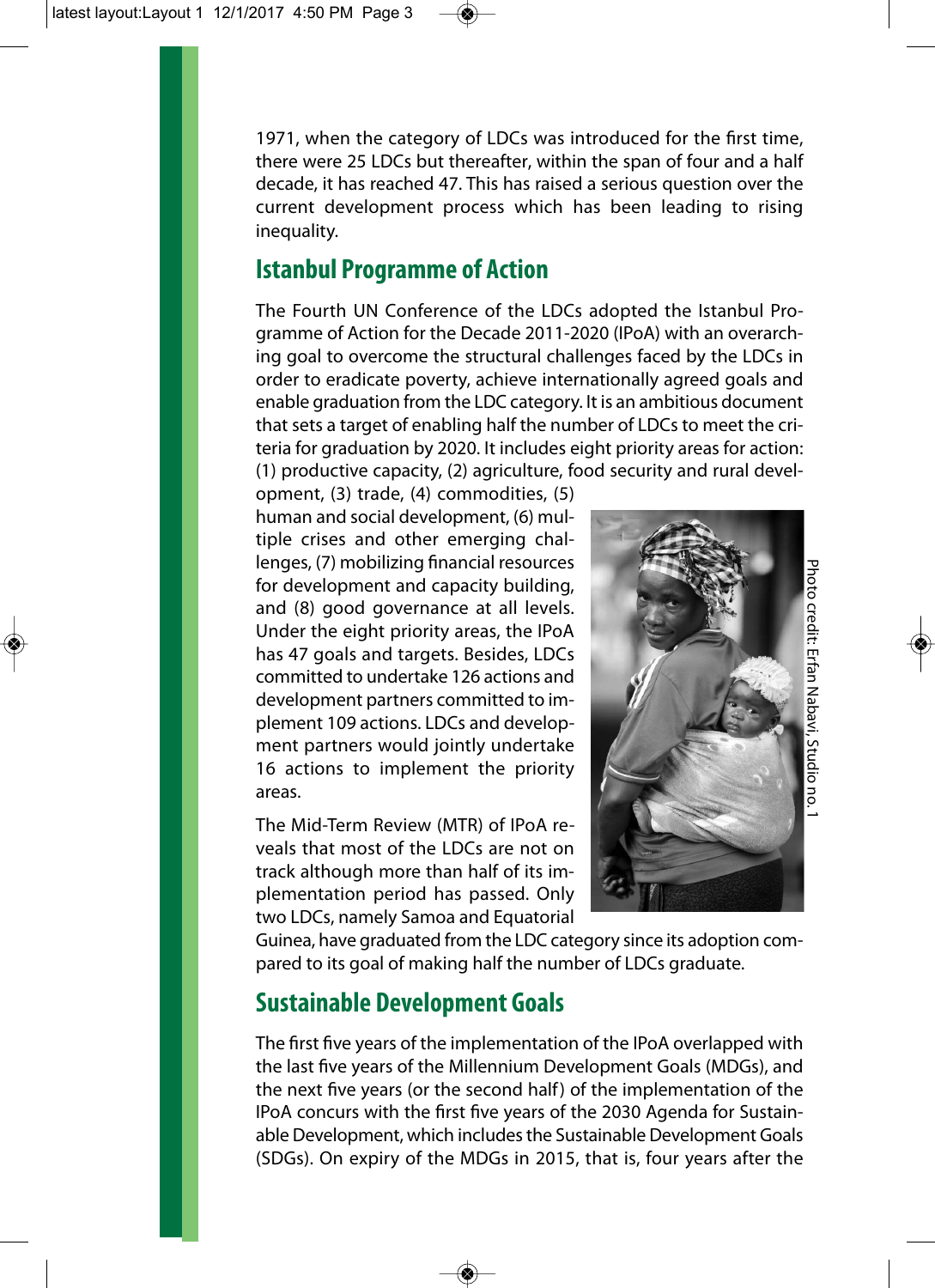adoption of the IPoA, the heads of states adopted the 2030 Agenda for Sustainable Development and the Sustainable Development Goals (SDGs) with the objective to fight poverty and achieve sustainable development during the next fifteen years. The 2030 Agenda, which came into effect on January 1 2016, focuses on all dimensions of sustainable development with a special focus on LDCs as the most vulnerable countries.



The SDGs, with 17 goals and 169 targets as opposed to only 8 goals and 21 targets of the MDGs, are far more coherent, comprehensive and elaborate. SDGs address the root causes of poverty and the universal need for sustainable development. Besides

the social sectors, it emphasises on economic development and climate actions. The SDGs seek to promote economic growth, structural transformation, environmental sustainability and human development, peace, justice and institutions, which are priority areas for LDCs. The 2030 Agenda's special reference to equality under the headline "leaving no one behind" also reflects a strong overlap and interlinkage between the SDGs and the LDCs' issues. In this context, the LDC-specific issues advocated by the IPoA serve as supportive guidance for LDCs to achieve the SDGs. The MTR of the IPoA in 2016 also stressed the linkage with the 2030 Agenda. It reaffirmed the commitment to the full, effective and timely implementation of the IPoA and the 2030 Agenda as well as support for mainstreaming them into the national development policies and programmes of the LDCs.

## **Synergy and Coherence between the IPoA and the SDGs**

The 2030 Agenda for Sustainable Development accommodates the needs and aspirations of the people globally, with special attention given to the most vulnerable countries and, in particular, African countries, Least Developed Countries (LDCs), Landlocked Developing Countries (LLDCs) and Small Island developed States (SIDS). The 2030 Agenda reaffirms the outcomes of LDC IV Conference as a part of its shared vision and commitment. The eight interlinked priority areas of IPoA are covered in full and share a number of targets in common with the SDGs. The 2030 Agenda through its 17 goals and 169 targets address major issues of the LDCs, inter alia, poverty, food security, health, education, gender equality and empowerment, energy, climate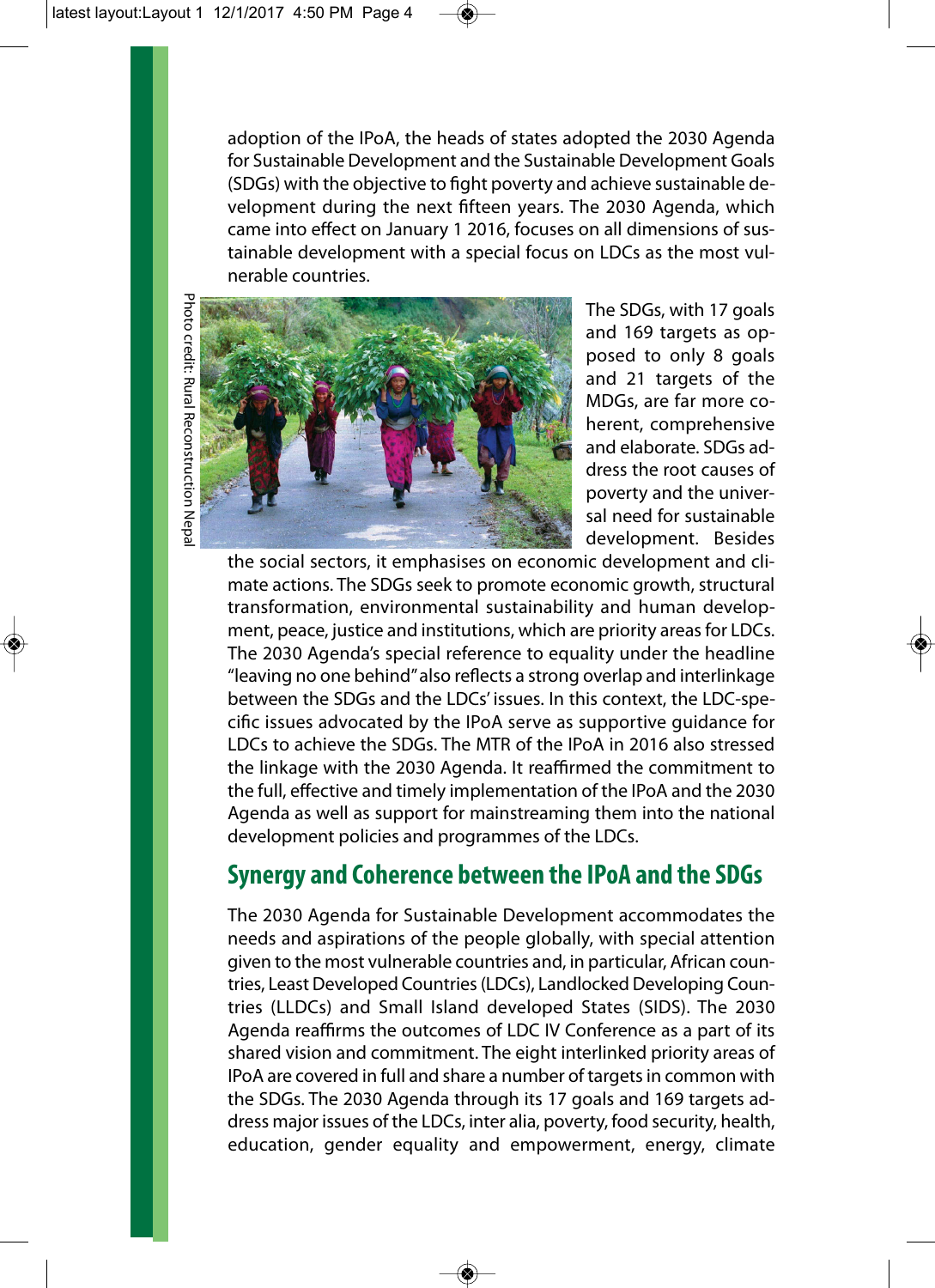change and financing for development. The SDGs provide a broad and integrated development framework and aim to support the implementation of relevant strategies and programmes of action, including the IPoA. Both the IPoA and the SDGs share the common objectives of enabling LDCs to overcome their current high poverty and make their development sustainable.

There is a strong overlap between the IPoA and the SDGs. The IPoA priorities are largely covered in the 2030 Agenda. In particular, in the areas of health, education, gender empowerment, poverty and hunger, energy, infrastructure as well as peace, justice and institutions, and means of implementation, significant similarities exist (UN-OHRLLS, 2016). Among all the SDGs, SDG 10 – reducing inequality within and among countries – has direct and great relevance to LDCs. Similarly, SDG 16.4, which calls for significantly reducing illicit financial and arm flows, is extremely important for the primary commodity-dependent LDCs. Meanwhile, with respect to implementation, country ownership and leadership is an important guiding principle of both the IPoA and the 2030 Agenda. IPoA recognises the right and responsibilities of the LDCs to formulate and execute their own coherent economic and development policies and strategies and identify their own national priorities (paragraph 29.a). Similarly, the 2030 Agenda also allows the government to set its own national targets guided by the global level of ambition and also decide how these targets should be incorporated into national planning processes, policies and strategies. Moreover, the importance of monitoring and follow up at the national, regional and global levels – involving various stakeholders – has been

There is a strong overlap between the IPoA and the SDGs. The IPoA priorities are largely covered in the 2030 Agenda.

stressed in the IPoA as well the 2030 Agenda. Hence, there are several areas of complementarity between the two global frameworks. The Political Declaration of the MTR of the IPoA also provides a roadmap for

the implementation of the two agenda in a coordinated manner.

However, differences between the IPoA and the 2030 Agenda occur in the level of specificity, deadlines for meeting some targets as well as actual thresholds to be achieved. In some cases, SDGs are more specific than IPoA. For instance, while IPoA simply states its overarching goal to end poverty, SDG dedicates its Goal 1 to end poverty in all its forms everywhere and has specific targets SDG 1.1 and SDG 1.2. Likewise, IPoA aims to make a substantial progress towards eradicating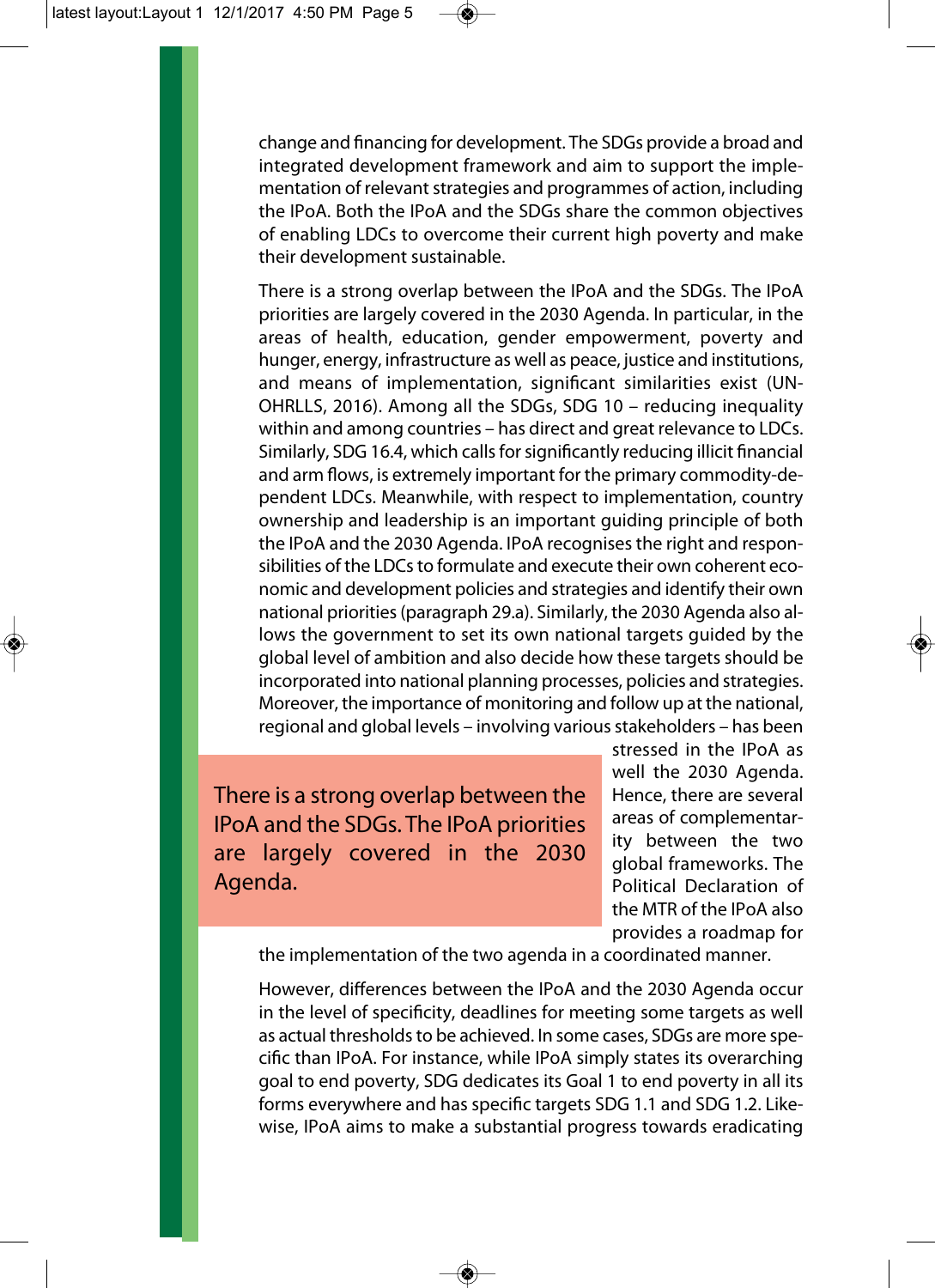hunger by 2020 while the deadline for similar goal is 2030 in SDG2. In terms of thresholds, SDGs have more specific thresholds in terms of lowering infant, child and maternal mortality rates.

On the other hand, the objectives, priorities, goals and targets of the IPoA are more targeted and specific as well as comprehensive in the areas of special focus to LDCs such as hunger, with special emphasis on agriculture; gender equality; energy; infrastructure; industrialisation; innovation and trade; climate change; and means of implementation (United Nations, 2015) (see Table 1). Also, due to broadness of the SDGs, some specific concerns of the LDCs are not highlighted well and in some LDC specific issues, IPoA addresses them in a more comprehensive manner than the SDGs. For example, graduating half of the LDCs by 2020 has been an important objective of the IPoA but there is no direct reference to LDCs' graduation efforts in the 2030 Agenda. In a similar context, the SDG target relating to commodities mainly focus on price volatility. However, the IPoA covers this priority in a more comprehensive manner by including the broadening of the LDCs' economic base in order to reduce commodity dependence, among others. Nevertheless, diversification in the context of the SDGs is covered in goal 9, which calls for promotion of inclusive and sustainable industrialisation and fostering innovation, among others.

| Level of com-<br>prehensive-<br>ness between<br><b>IPoA</b> and<br><b>SDGs</b> | <b>Sustainable Development Goals (SDGs)</b> |                |                |                |   |   |                |   |   |    |              |                |    |              |              |              |    |
|--------------------------------------------------------------------------------|---------------------------------------------|----------------|----------------|----------------|---|---|----------------|---|---|----|--------------|----------------|----|--------------|--------------|--------------|----|
|                                                                                |                                             | $\overline{2}$ | $\overline{3}$ | $\overline{4}$ | 5 | 6 | $\overline{7}$ | 8 | 9 | 10 | 11           | 12             | 13 | 14           | 15           | 16           | 17 |
| <b>IPoA</b> more<br>comprehen-<br>sive than<br><b>SDGs</b>                     |                                             | X              |                |                | X |   | X              |   | X |    |              |                | X  |              |              |              |    |
| IPoA less com-<br>prehensive<br>than SDGs                                      | $\mathsf{X}$                                |                | $\mathsf{X}$   | X              |   | X |                | X |   | X  | $\mathsf{x}$ | $\overline{X}$ |    | $\mathsf{x}$ | $\mathsf{x}$ | $\mathsf{x}$ |    |
| IPoA as com-<br>prehensive as<br><b>SDGs</b>                                   |                                             |                |                |                |   |   |                |   |   |    |              |                |    |              |              |              | X  |

#### **Table 1 Areas of emphasis of IPoA in the context of the SDGs\***

*\*Source: Global Sustainable Development Report 2015*

Regarding the principle guiding its result orientation, the IPoA states that its success will be judged by its contribution to internationally agreed development goals (IADGs) and targets and enabling the least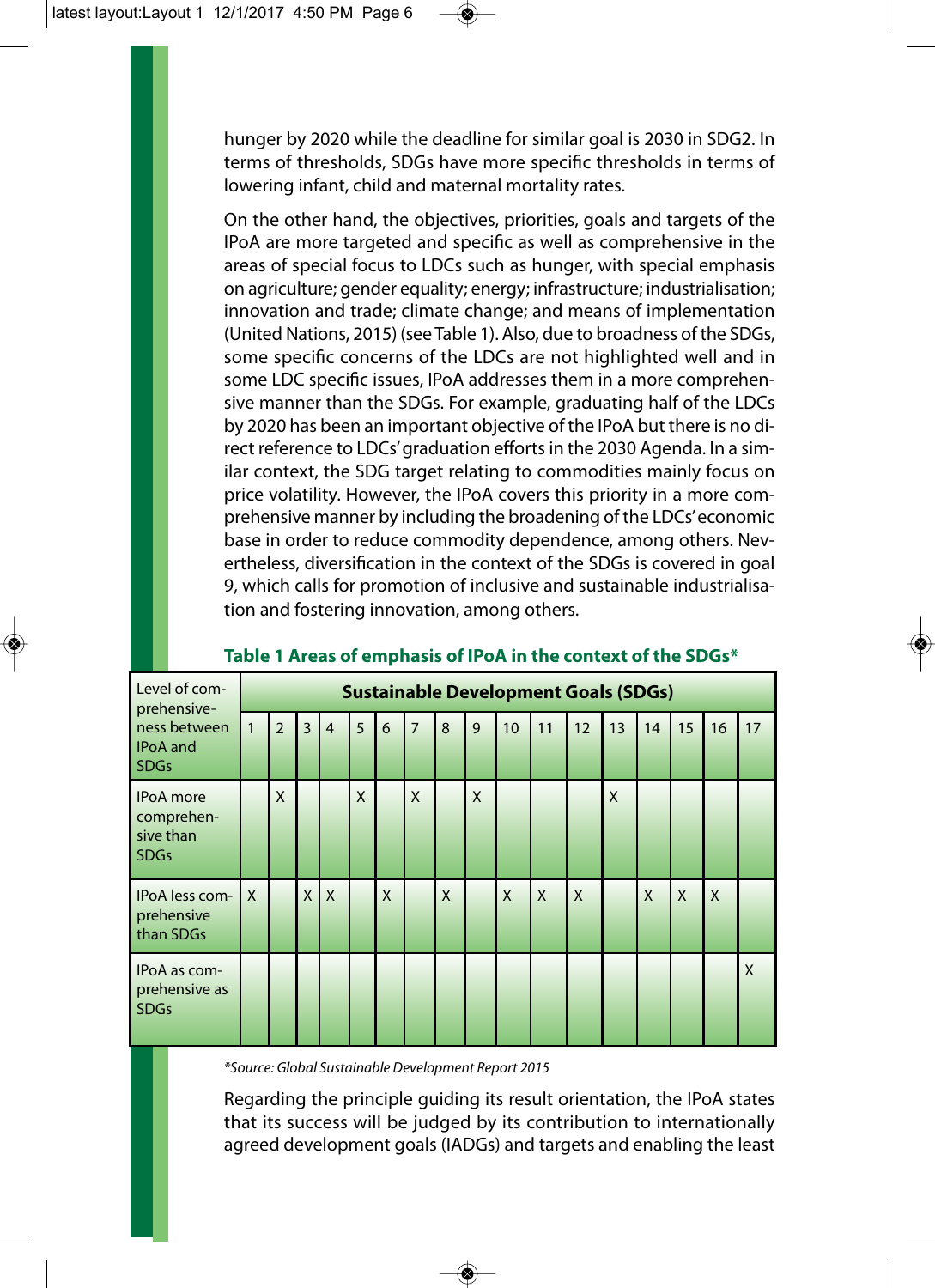developed countries to graduate. Hence, IPoA inherently aims to contribute towards the attainment of SDGs and its success is measured by the same. In fact, the IPoA provides concrete guidance to LDCs on how to achieve the SDGs. In this way, IPoA and 2030 Agenda are complementary and mutually reinforcing.

|                           | <b>IPoA</b>                                                                                                                                                                                                                                                                                                                                                                                                                                                                                                                                                                                                                                                                                                                                   | <b>SDGs</b>                                                                                                                                                                                                                                                                                                                                                                                                                                                                                                                                                               |
|---------------------------|-----------------------------------------------------------------------------------------------------------------------------------------------------------------------------------------------------------------------------------------------------------------------------------------------------------------------------------------------------------------------------------------------------------------------------------------------------------------------------------------------------------------------------------------------------------------------------------------------------------------------------------------------------------------------------------------------------------------------------------------------|---------------------------------------------------------------------------------------------------------------------------------------------------------------------------------------------------------------------------------------------------------------------------------------------------------------------------------------------------------------------------------------------------------------------------------------------------------------------------------------------------------------------------------------------------------------------------|
| Objective                 | The overarching goal of IPoA is to over-<br>come the structural challenges faced by<br>the LDCs in order to eradicate poverty,<br>achieve IADGs and enable graduation<br>from the LDC category (Paragraph 27,<br>IPoA). To achieve this goal, it has set the<br>objectives of achieving at least 7 per cent<br>of sustained economic growth per<br>annum in LDCs, strengthening produc-<br>tive capacity, building human capacity,<br>reducing economic vulnerability, increas-<br>ing access to finance and maintaining<br>good governance at all levels (Paragraph<br>28, IPoA).                                                                                                                                                            | SDG2 aims at ending all forms of<br>poverty everywhere by 2030. Sus-<br>tained per capita GDP growth rate<br>of at least 7 per cent in LDCs is<br>committed in SDG 8.1. Unlike<br>IPoA, SDG does not emphasise<br>the issue of meeting the gradua-<br>tion criteria by the LDCs.                                                                                                                                                                                                                                                                                          |
| <b>Focus Area</b>         | Eradicate poverty, achieve IADGs and en-<br>able at least half the LDCs to meet grad-<br>uation criteria                                                                                                                                                                                                                                                                                                                                                                                                                                                                                                                                                                                                                                      | Achieve sustainable development<br>in three dimensions - economic,<br>social and environmental                                                                                                                                                                                                                                                                                                                                                                                                                                                                            |
| Goal areas and<br>targets | 8 priority areas; 47 goals and targets                                                                                                                                                                                                                                                                                                                                                                                                                                                                                                                                                                                                                                                                                                        | 17 SDGs and 169 targets                                                                                                                                                                                                                                                                                                                                                                                                                                                                                                                                                   |
| Implementation<br>Period  | 2011-2020                                                                                                                                                                                                                                                                                                                                                                                                                                                                                                                                                                                                                                                                                                                                     | 2016-2030                                                                                                                                                                                                                                                                                                                                                                                                                                                                                                                                                                 |
| Productive ca-<br>pacity  | The identified prerequisites in the IPoA<br>for facilitating productive capacity are: in-<br>frastructure; energy; science, technology<br>and innovation; and private sector devel-<br>opment. On infrastructure, it calls for a<br>significant increase in combined rail,<br>road, sea and air networks by 2020. It also<br>aims at ensuring energy access to all by<br>2030 with focus on renewables. Mean-<br>while, it calls for significant increase in ac-<br>cess to telecommunication services and<br>internet by 2020. It also recommends<br>promoting an enabling environment for<br>private sector development, especially<br>small and medium-sized enterprises,<br>through a transparent and rule-based<br>regulatory framework. | SDG 9.1 calls for developing qual-<br>ity, reliable, sustainable and re-<br>silient infrastructure to support<br>development<br>economic<br>and<br>human well-being. Likewise,<br>SDG7 states ensuring universal<br>access to affordable, reliable and<br>modern energy services by 2030<br>with increase in the share of re-<br>newable energy in the global en-<br>ergy mix. Similar to the IPoA, it<br>calls for providing universal and<br>affordable access to the internet<br>by 2020. SDG 9.2 and SDG 9.3 ad-<br>dress the issue of private sector<br>development. |

#### **Table 2 Comparison between IPoA and SDGs**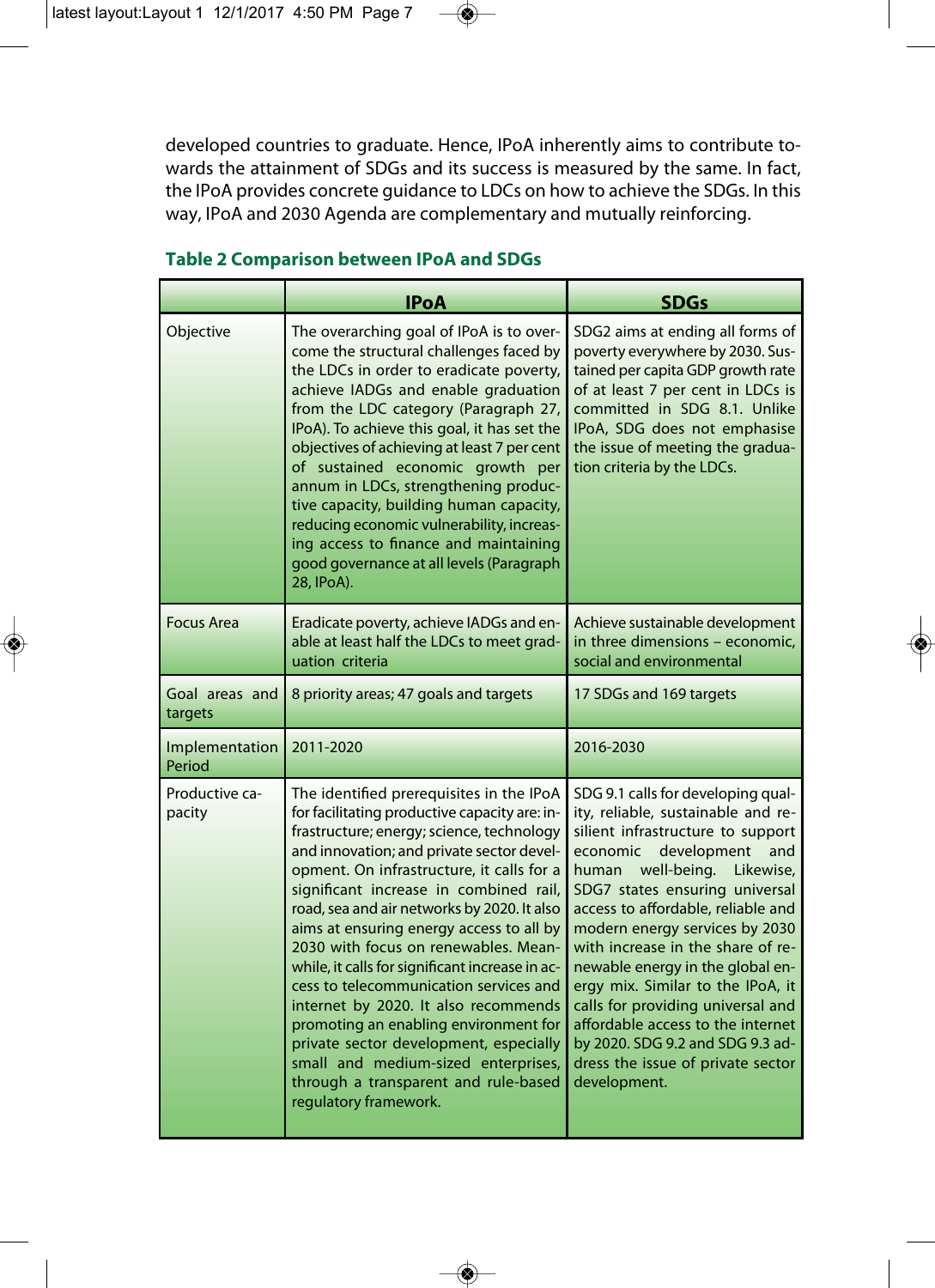$\begin{array}{c} \bullet \end{array}$ 

|                                                        | <b>IPoA</b>                                                                                                                                                                                                                                                                                                                                                                                                                                                                                                                                                                                                                                                                                                      | <b>SDGs</b>                                                                                                                                                                                                                                                                                                                                                                                                                                  |
|--------------------------------------------------------|------------------------------------------------------------------------------------------------------------------------------------------------------------------------------------------------------------------------------------------------------------------------------------------------------------------------------------------------------------------------------------------------------------------------------------------------------------------------------------------------------------------------------------------------------------------------------------------------------------------------------------------------------------------------------------------------------------------|----------------------------------------------------------------------------------------------------------------------------------------------------------------------------------------------------------------------------------------------------------------------------------------------------------------------------------------------------------------------------------------------------------------------------------------------|
| Agriculture, food<br>security and rural<br>development | In this priority area, IPoA aims to<br>make substantial progress towards<br>eradicating hunger by 2020, substan-<br>tially increasing investment in rural<br>infrastructure, and ensuring access to<br>safe food and emergency food assis-<br>tance in all LDCs.                                                                                                                                                                                                                                                                                                                                                                                                                                                 | In addition to the similar demands<br>as those of the IPoA's three objec-<br>tives on this priority area, SDG2<br>raises some specific issues which<br>include nutrition targets, such as<br>ending wasting and stunting in<br>children and addressing nutrition<br>needs of adolescent girls, preg-<br>nant, and lactating women (SDG<br>$2.2$ ).                                                                                           |
| Trade                                                  | IPoA calls for doubling the share of<br>LDCs in global exports by 2020, in-<br>cluding by broadening LDCs' export<br>base (paragraph 65.a). It puts forward<br>demands such as rectification of<br>trade-distorting measures in agricul-<br>ture; elimination of unjustified non-<br>tariff<br><b>barriers</b><br>(NTBs);<br>timely<br>implementation of duty-free quota-<br>free (DFQF) market access on a lasting<br>basis for all LDCs; simple, transparent<br>and predictable preferential rules of<br>origin; implementation of Special and<br>Differential Treatment (S&DT); and in-<br>crease in assistance through Aid for<br>Trade (AfT) and Enhanced Integrated<br>Framework (EIF), among many others. | SDG 17.11 entails doubling the<br>LDCs' share of global exports by<br>2020. Similarly, SDG 17.12 calls for<br>timely implementation of DFQF,<br>and simple and transparent rules<br>of origin.<br>The issues of implementation of<br>S&DT particularly for LDCs (SDG<br>10.a.) and increasing AfT through<br>the EIF (SDG 8.a.) have also been<br>raised in the 2030 Agenda.                                                                 |
| Commodity                                              | IPoA calls for better mitigation and<br>management of risks associated with<br>the volatility of commodity prices and<br>underlines the need to reduce com-<br>modity dependence by broadening<br>the LDCs' economic base (paragraph<br>68 and 69.2a).                                                                                                                                                                                                                                                                                                                                                                                                                                                           | While there is no separate goal on<br>commodities among SDGs, SDG<br>2.c mentions the need to have<br>proper functioning of food com-<br>modity markets and facilitate<br>timely access to market informa-<br>tion to limit extreme food price<br>volatility. SDG also reflects on the<br>issue of LDCs' economic diversifi-<br>cation in Goal 9.b in which it calls<br>for industrial diversification and<br>value addition to commodities. |

 $\rightarrow$ 

 $\begin{array}{c} \bullet \end{array}$ 

 $\overline{\bullet}$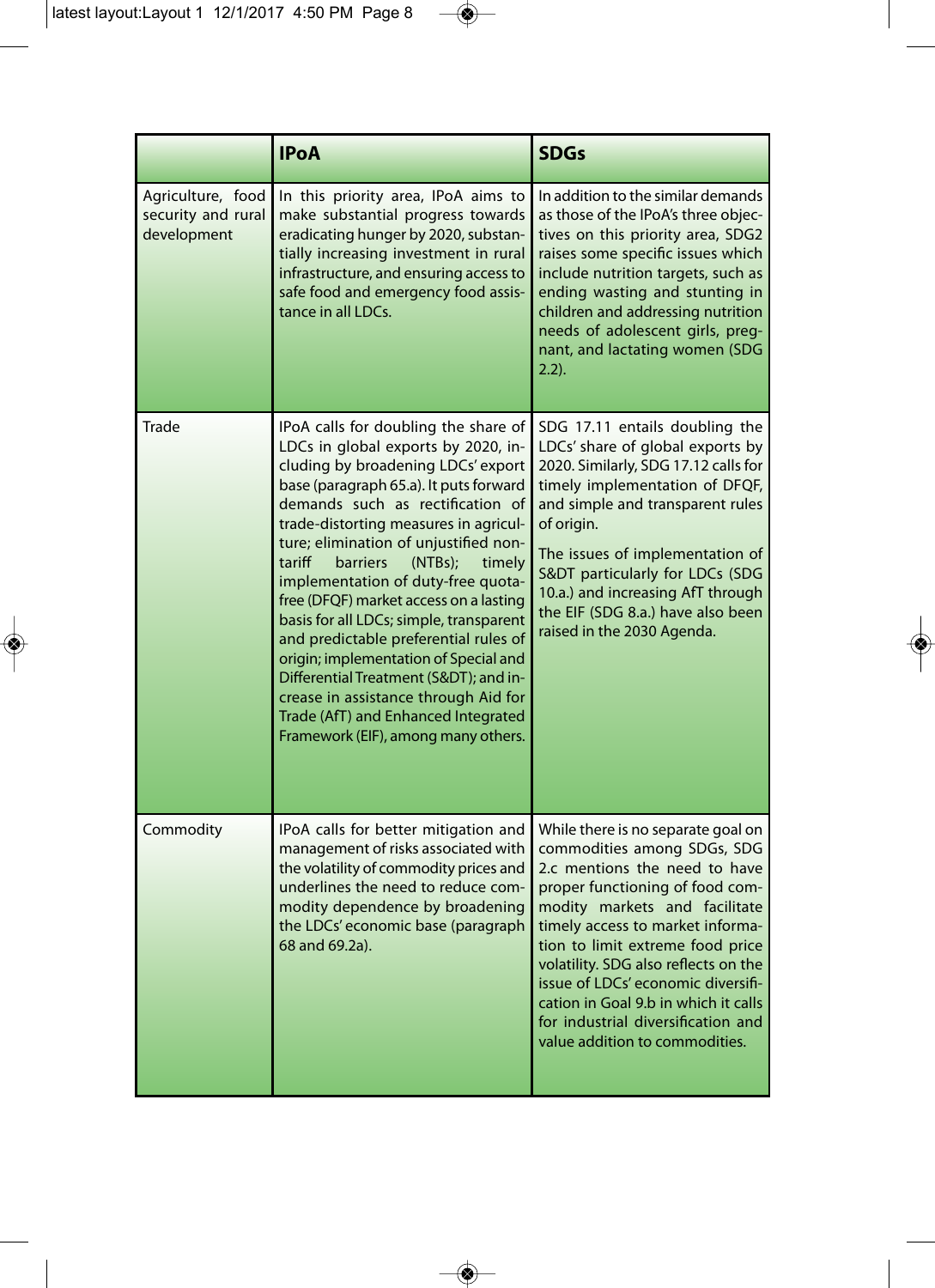$\begin{array}{c} \bullet \end{array}$ 

| Human and So-<br>cial<br>Develop-<br>ment                                                         | Human and social development goals<br>in IPoA cover multitude of issues in<br>the areas of education, population<br>and primary health, youth develop-<br>ment, shelter, water and sanitation,<br>gender equality and empowerment,<br>and social protection. Some of the<br>specific goals include the provision of<br>universal access to free primary edu-<br>cation; significant reduction in infant,<br>under-five and maternal mortality<br>rate and child under-nutrition by<br>2020; full and effective youth partici-<br>pation in decision-making processes;<br>sustainable access to safe drinking<br>water and basic sanitation to all by<br>2020; and equal access of women and<br>girls to basic services, economic op-<br>portunities and decision-making at all<br>levels. | Following the MDGs, the priorities of<br>human and social development have<br>received the highest attention in the<br>SDGs with the first five SDGs dedi-<br>cated to them. Call for universal edu-<br>cation is extended up to secondary<br>education in SDGs. Under youth de-<br>velopment, the SDGs go further than<br>the IPoA by incorporating targets 8.6<br>and 8.b on reducing the proportion of<br>unemployed youth as well as opera-<br>tionalising a global strategy for youth<br>unemployment, respectively.                                                                             |
|---------------------------------------------------------------------------------------------------|-------------------------------------------------------------------------------------------------------------------------------------------------------------------------------------------------------------------------------------------------------------------------------------------------------------------------------------------------------------------------------------------------------------------------------------------------------------------------------------------------------------------------------------------------------------------------------------------------------------------------------------------------------------------------------------------------------------------------------------------------------------------------------------------|-------------------------------------------------------------------------------------------------------------------------------------------------------------------------------------------------------------------------------------------------------------------------------------------------------------------------------------------------------------------------------------------------------------------------------------------------------------------------------------------------------------------------------------------------------------------------------------------------------|
| Multiple crises<br>other<br>and<br>emerging chal-<br>lenges                                       | IPoA calls for financial and technical<br>support to LDCs for risk mitigation<br>and strengthening their capacity to<br>deal with economic shocks as well as<br>the adverse effects of climate change.<br>It also calls for enhanced climate fund-<br>ing including early operationalisation<br>of Green Climate Fund.                                                                                                                                                                                                                                                                                                                                                                                                                                                                    | LDCs' vulnerability to various shocks<br>has been highlighted in SDGs 1,2,13<br>and 15. Similar to the IPoA, the SDGs<br>also recognize the need for building<br>the resilience of poor and vulnerable<br>people and reducing their exposure<br>to climate, economic, social, environ-<br>mental and disaster related shocks. In<br>addition, the SDGs also call for reduc-<br>ing the number of deaths and people<br>affected by disasters, as well as devel-<br>oping and implementing holistic dis-<br>aster risk management at all levels, in<br>line with the Sendai Framework (SDG<br>$11.b$ ). |
| Mobilizing<br>fi-<br>nancial<br>re-<br>for<br>sources<br>development<br>and capacity-<br>building | IPoA calls on developed countries to<br>fully implement their ODA commit-<br>ments, including providing 0.15 to<br>0.20 per cent of ODA/GNI to LDCs. It<br>also stresses on increasing the quality<br>of aid and the need to align aid with<br>LDCs' national priorities.                                                                                                                                                                                                                                                                                                                                                                                                                                                                                                                 | In SDG 17.2, Member States agree to<br>implement their ODA commitments<br>of 0.15 to 0.20 per cent of ODA/GNI to<br>LDCs. SDG 17.4 has more specific tar-<br>get on remittances in comparison to<br>IPoA (paragraph 125). Attainment of<br>long-term debt sustainability in all<br>LDCs is mentioned in both<br><b>IPoA</b><br>(118.a, 118.b) and SDG (17.4)                                                                                                                                                                                                                                          |
| Good<br>gover-<br>nance at all lev-<br>els                                                        | Prevention of corruption, promoting<br>the rule of law, increasing trans-<br>parency of budgets and expenditures<br>and improving institutional capacity<br>in LDCs to ensure good governance<br>have been targeted in both IPoA<br>(paragraph 129.a-b) and SDGs (16.3,<br>$16.5$ ).                                                                                                                                                                                                                                                                                                                                                                                                                                                                                                      | Additional targets on combating ter-<br>rorism and crime are included in SDGs<br>(SDG 16.a).                                                                                                                                                                                                                                                                                                                                                                                                                                                                                                          |

 $\rightarrow$ 

 $\begin{array}{c} \bullet \end{array}$ 

 $\overline{\bullet}$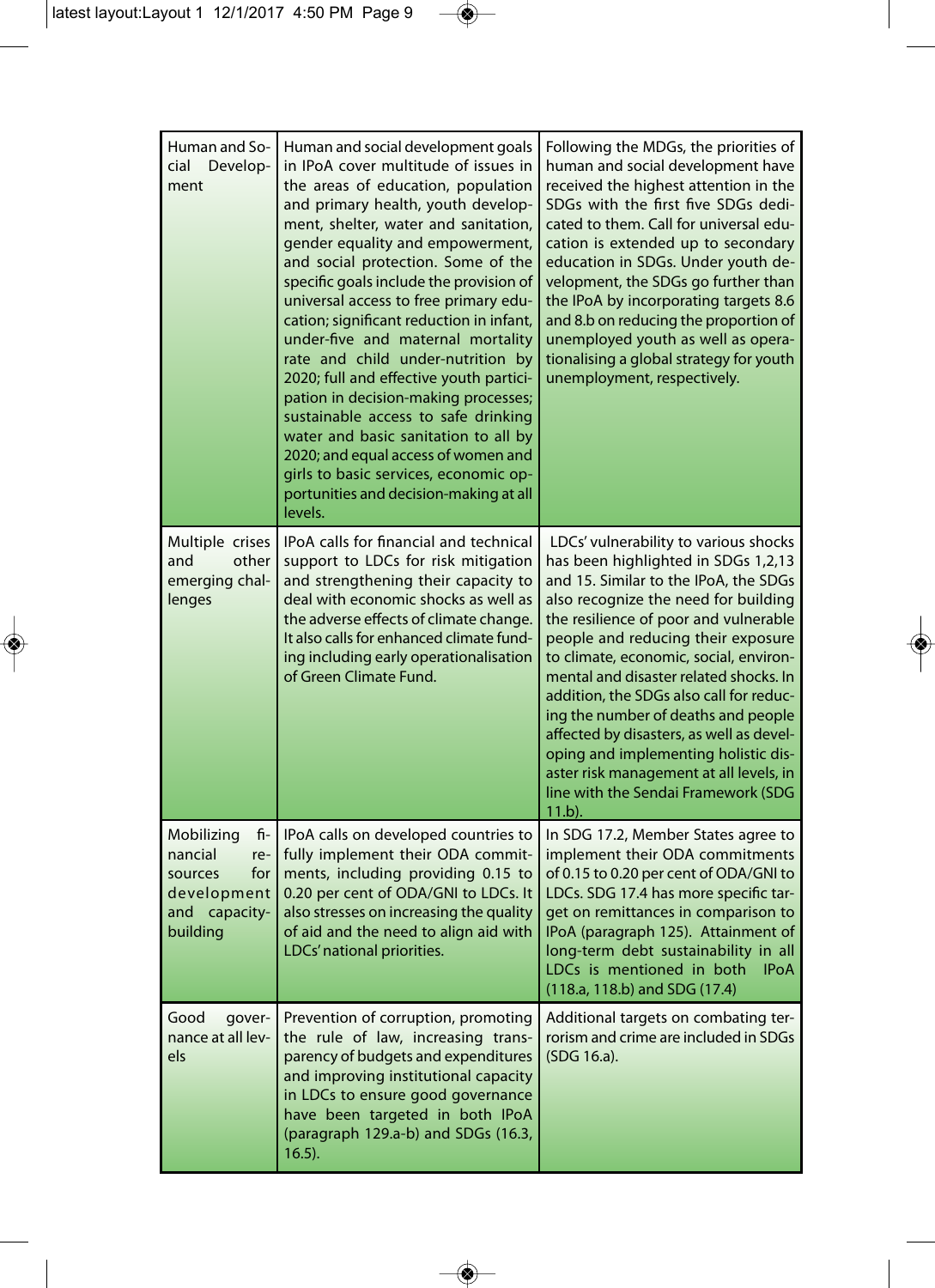## **Achieving the Synergy and Coherence: Way Forward**

Since the IPoA and the 2030 Agenda share similar goals and targets on the issues of LDCs, there should be synergy and coherence in implementation, review and monitoring of these global frameworks in order to mobilise

resources effectively and accelerate towards meeting the set goals and targets. Identification of commonalities between the IPoA and the SDGs and working towards

Identification of commonalities between the IPoA and the SDGs and working towards their implementation will guide LDCs in prioritising the specific SDGs which are of their particular interest.

their implementation will guide LDCs in prioritising the specific SDGs which are of their particular interest. It helps to direct the resources towards the LDC-specific agenda. It also avoids duplication of efforts in monitoring and reporting the progress in both the IPoA and the SDGs. However, achieving the synergy and coherence is not limited to the identification of commonalities. It requires sincere efforts towards policy integration; coordination in implementation mechanism involving crosscutting issues; allocation of adequate budget; multi-stakeholder partnership; and bringing uniformity in monitoring mechanism. There should be strong national leadership and ownership of IPoA and SDGs to ensure rapid, equitable and sustainable development in LDCs. To take advantage of the synergy and coherence between the IPoA and the SDGs, LDC Watch recommends the following actions to be taken by the LDC governments, development partners, civil societies and other stakeholders.

• Policy is the major instrument and initiating point for bringing about development envisioned in the IPoA and the SDGs.

To realize the identified synergy between the IPoA and the SDGs, the two global frameworks need to be enhanced and integrated into respective national policies of the LDCs.

Hence, to realize the identified synergy between the IPoA and the SDGs, the two global frameworks need to be enhanced and integrated into respective national policies of the LDCs to facilitate their timely implementation. The appropriate design of policies to support these objectives requires a deep un-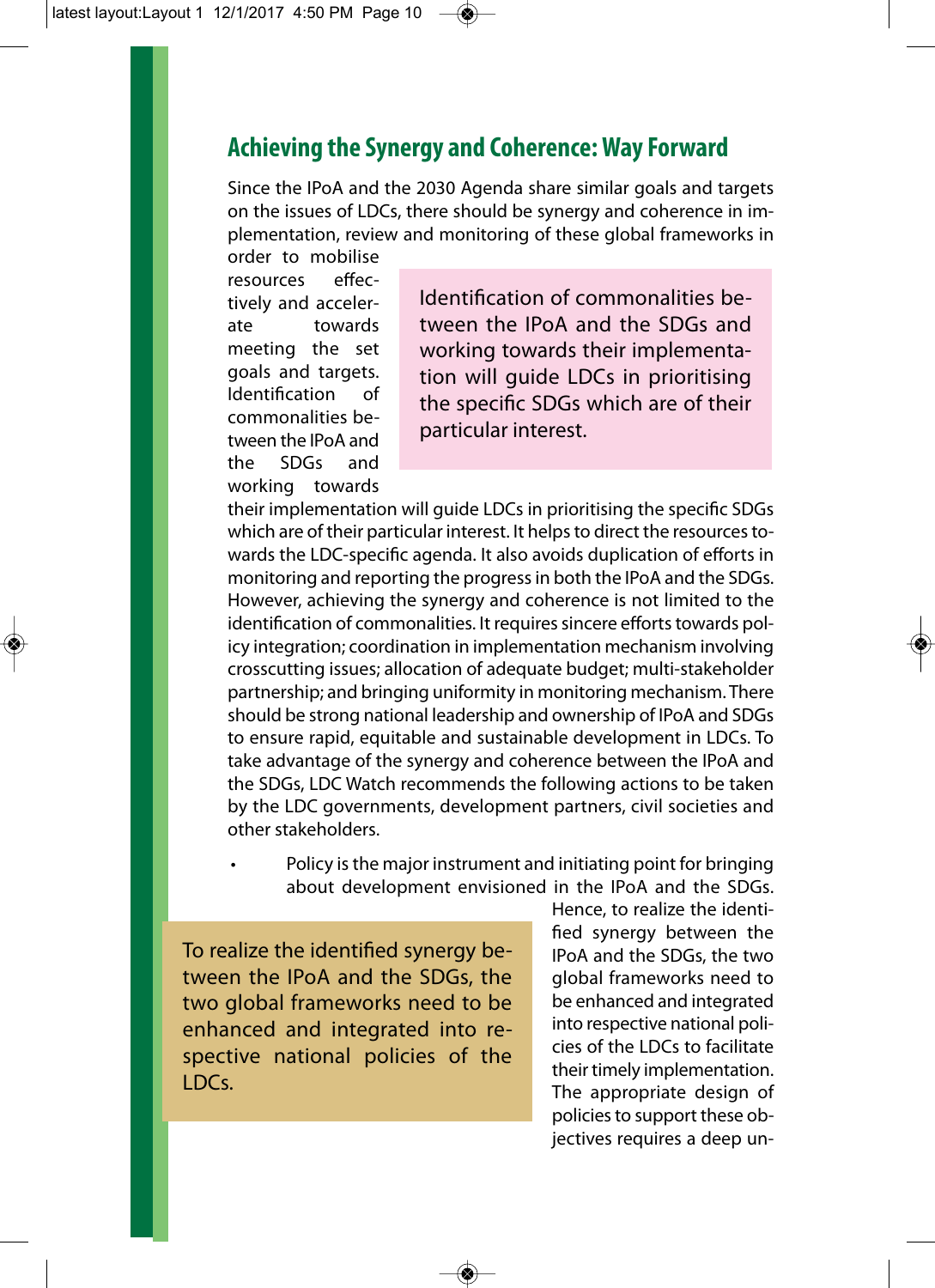

derstanding of the LDCs' issues including poverty, slow economic growth, inequality, low productivity, need for inclusive and resilient infrastructure, social protection, climate change and green technology.

• For those LDCs who have already integrated IPoA into national development plans, incorporation of the SDGs into national plans will require a thorough scrutiny of the SDG agenda visà-vis national plans. Hence, an assessment to understand the extent to which SDGs is already aligned in national plans will be useful.

• Many LDCs are also found to be giving more priority to SDGs in their planning processes with less focus on the IPoA. In case of Nepal, albeit the main objective of LDCs' graduation into a developing country is included in the national plan, planning based on the priority areas of the IPoA has not been done, and more focus has been given to the SDGs. The Government of Nepal has mainstreamed SDGs into its Fourteenth Three Year Plan (2016/17 - 2018/19) and has planned to graduate the country into a developing country by 2022 and into a middle income country by 2030. The annual programmes and budgets of Fiscal Year (FY) 2017/18 have been aligned with the SDGs by introducing SDGs coding to each and every programme. In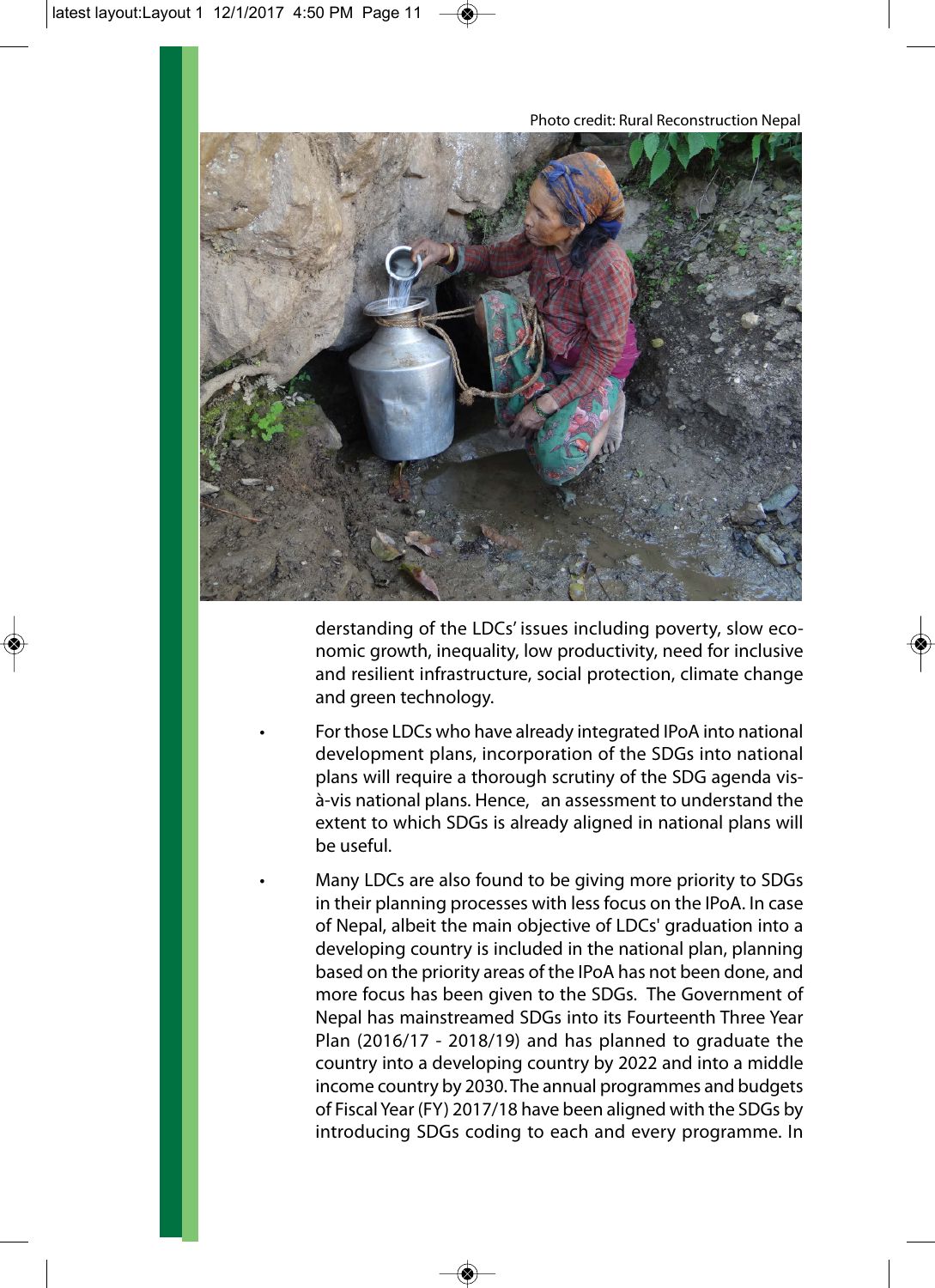such case, we recommend that the IPoA should also find a suitable place in the development plans of LDCs since it delves into the focussed priorities of the LDCs towards the SDGs.

• LDCs should engage among themselves and learn from one another's experiences in mainstreaming the IPoA and the SDGs into national planning processes. For example, 76 per cent of the SDG targets have been mainstreamed in the National Development Plan of Uganda. The mainstreaming of SDGs into the national development plan of Uganda is accompanied with cascading of the SDGs to sector and local government planning and implementation frameworks (UNOHRLLS, 2016). Similarly, one third of the SDGs are already aligned with Bangladesh's Seventh Five Year Plan while 22 per cent of targets are partially aligned (Alam, 2016).

• LDC governments should build strong institutional mechanism where specific ministries and departments will be responsible for overseeing both prioritisation and implementation of actions. Enhancing the institutional capacity to increase the absorptive capacity of the LDCs is emphasised in both the 2030 Agenda and the IPoA. Appropriate policy reforms and a supportive and effective institutional setting would ensure an efficient and accountable resource utilisation. For such reforms, LDCs in addition to their domestic efforts require technical and financial support from the development partners and the developed countries.

• Garnering the financial resources to set LDCs on a path to rapid growth remains a key challenge for achieving the IPoA targets and the SDGs. Since pursuing SDGs and IPoA targets require huge amount of finance, LDCs cannot pursue them without international public aid which is the most important source of development finance. Adequate budget should be allocated for the implementation of the IPoA and the SDGs considering all sources of financing outlined in the Addis Ababa Action Agenda (AAAA), including the Official Development Assistance (ODA) and the South-South Cooperation. This also brings forth the issue of effectiveness of aid for which better coordination, both of donors with recipient government as well as among donors, is required. It demands on the part of the development partners and the recipient countries to adhere to global agreements on aid effectiveness, such as the Paris Declaration on Aid Effectiveness, the Accra Agenda for Action (AAA) and the Busan Partnership for Effective Development Cooperation.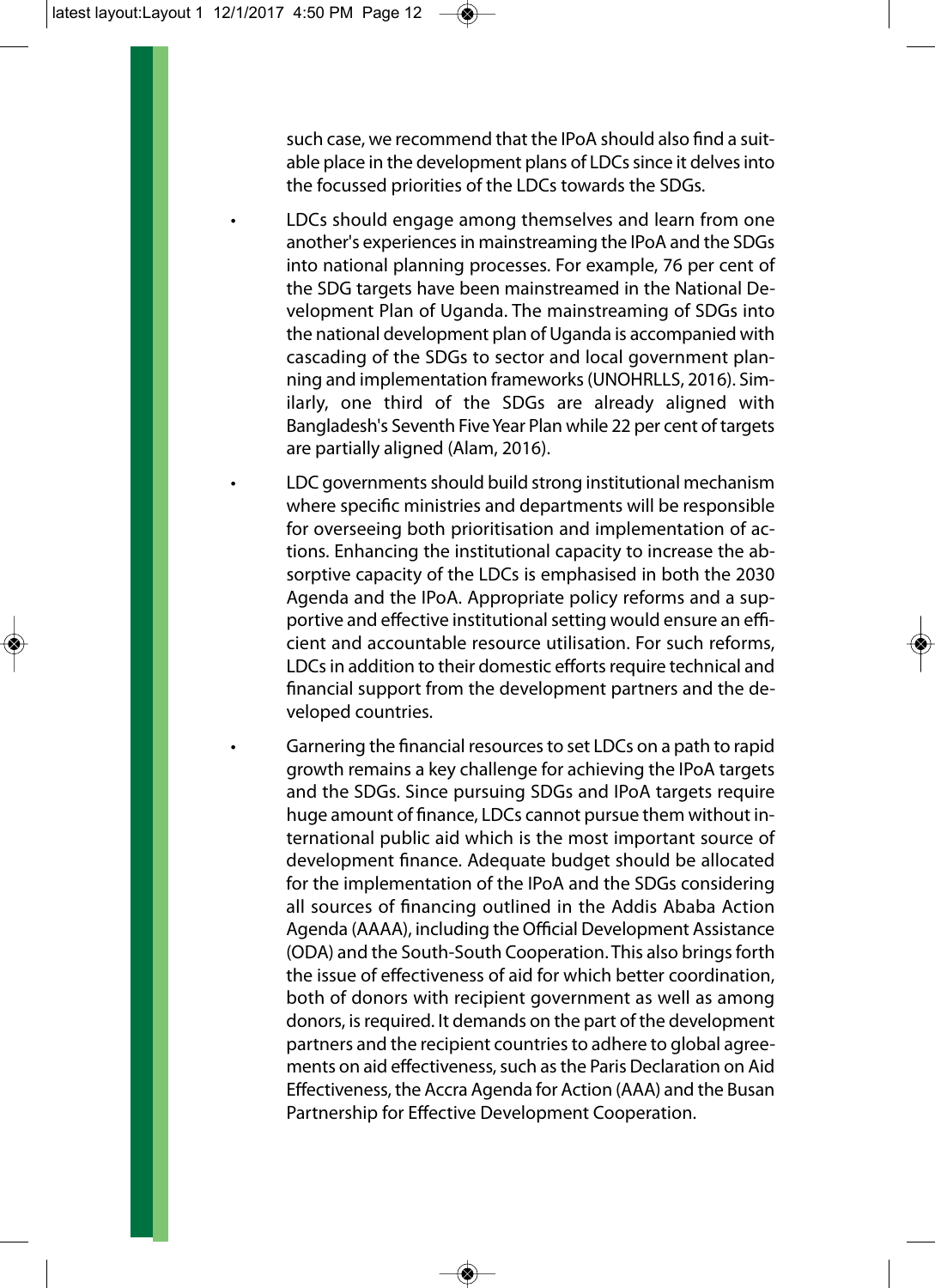

• Countries need to learn from the experiences they gathered during the implementation of the MDGs and the Brussels Programme of Action (BPoA). It was found that a silo approach was used to pursue the MDGs; trade-offs and synergies within various ministries and departments of government were not taken into account. For example, in Uganda, due to the limited alignment of the national development with the MDGs, a separate financing, implementation and reporting framework was put in place (Tentrop, 2015). Similarly, poor implementation record of the BPoA was largely attributed to weak accountability (Bhattacharya, 2014). Hence, it is of utmost importance that the relevant ministries and government bodies coordinate among themselves while pursuing the crosscutting issues of the IPoA and the SDGs. Appropriate inter-ministerial coordination mechanisms should be put in place to promote effective and continuous monitoring of SDGs and IPoA so that vertical and horizontal coordination is ensured on a continuous basis.

It is important to have a broader participation of stakeholders, including government representatives, members of parliament, academics, civil society, private sector, community-based organisations, non-governmental organisations, trade bodies and media, to take up the integration, implementation and follow-up of the SDGs and the IPoA at all levels of governance. However, the capacity of these stakeholders also needs to be enhanced for them to meaningfully engage in the implementation and follow-up.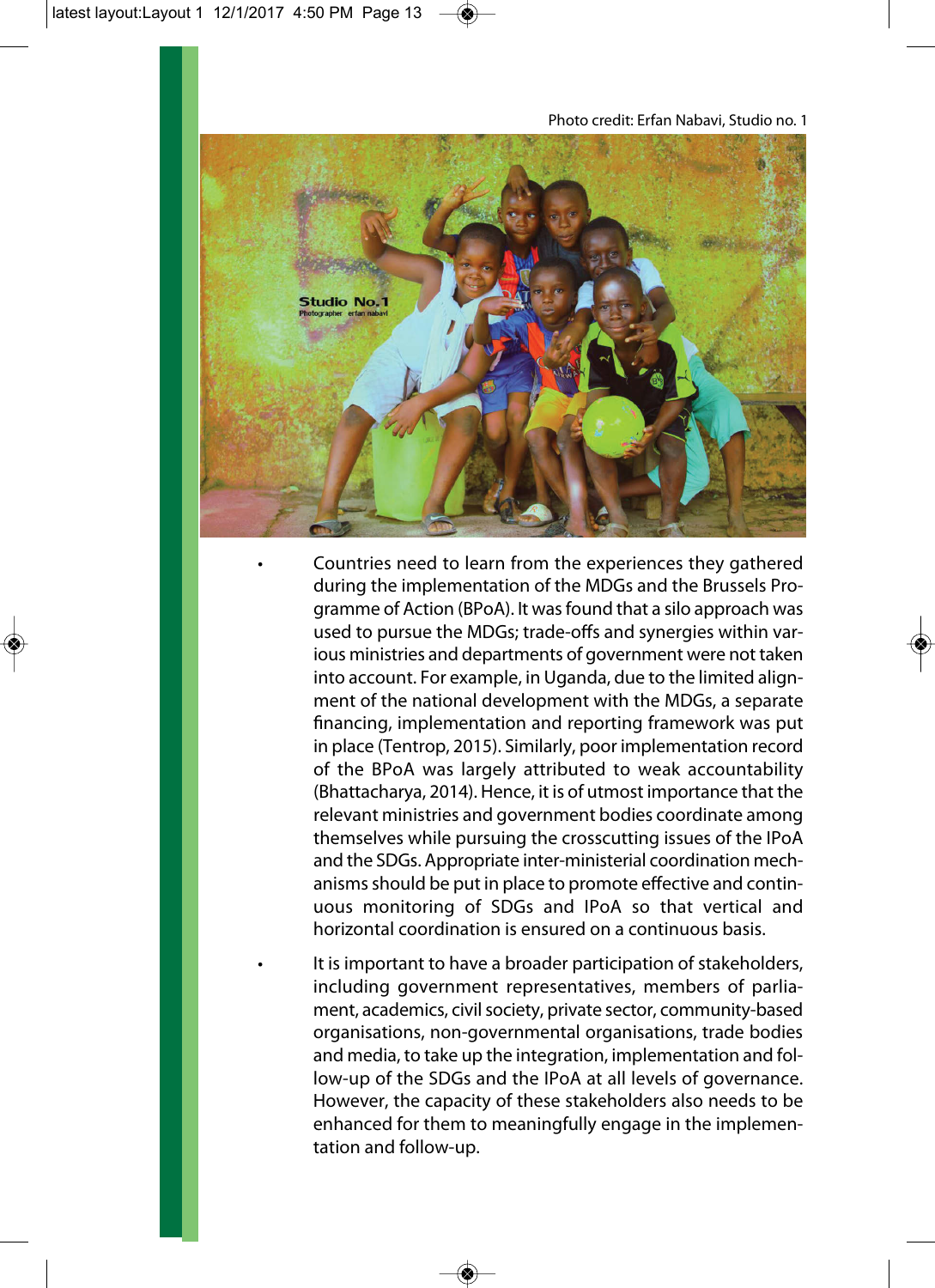- Civil society organisations (CSOs), in particular, should actively involve themselves in sensitising public, political leadership and policymakers for including the LDC specific agenda in national policies. Sierra Leone, for example, has informed parliament about the SDGs and organised sensitisation workshops with civil society, local councils, and academia. CSOs should also continue to explore more space to raise their voices in all national, regional and international platforms for integrating the IPoA and the SDGs.
- Capacity constraints and limited financial resources of the LDCs also make it necessary for them to prioritise and sequence the implementation of the IPoA and the SDGs by taking into account the interdependencies, synergies and trade-offs across goals, targets and indicators. Therefore, international developed partners must continue to extend their support and solidarity to enhance LDCs' capacity through skill sharing, technology transfer, and economic cooperation.
- It is crucial for the planning bodies to identify risks and vulnerability to external shocks and ensure that national development plans include the building of resilience and risk management. For this, national policies of the LDCs built around the IPoA and the SDGs should also be responsive to other global agreements such as the Paris Climate Accord, the Sendai Framework on Disaster Risk Reduction, Vienna Programme of Action for the Landlocked Developing Countries, and the SIDS Accelerated Modalities of Action (SAMOA) framework.
- Equally important is to align the monitoring processes at the national, regional and global levels in the areas where the IPoA overlaps the SDGs, so as to avoid duplication and excessive reporting burden on national systems. LDCs do not have ample statistical capacity to monitor the progress in achieving the SDGs and the IPoA. Disaggregated and relevant data are needed in much larger scale to make informed decisions. There is an urgent need to strengthen national statistical system in all levels of governance. Realizing the capacity constraints, LDCs need to prioritise the data to be collected according to the national needs. For instance, SDGs have 230 indicators and for the monitoring process, LDCs need to prioritise the indicators according to national requirements.

• Recognizing limited finance, weak implementation capacity and low technical capacity of the LDCs, development partners should pledge financial and technical assistance to the LDCs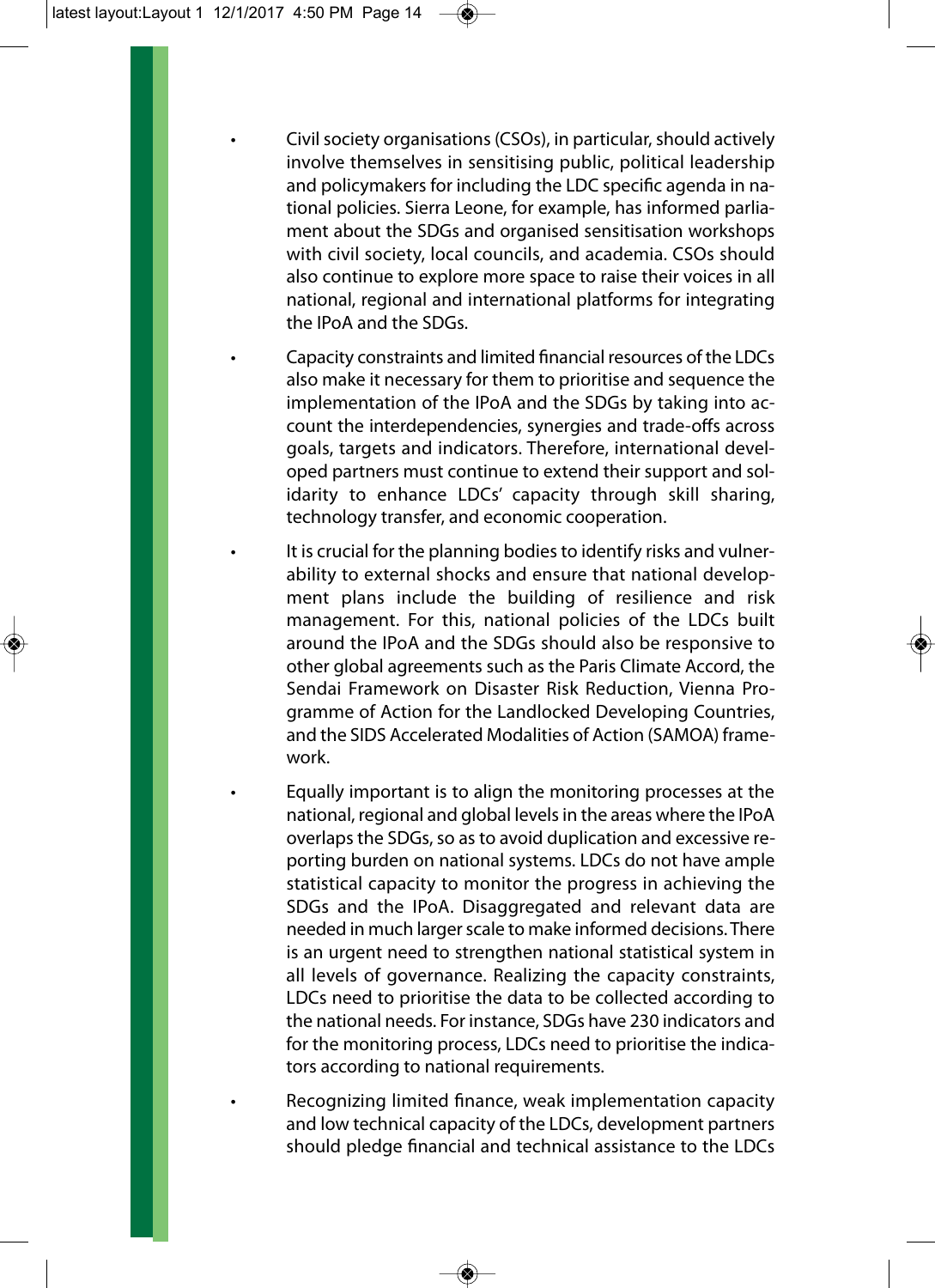for achieving the IPoA and the SDG targets. Increased investment support is needed for adopting and implementing investment promotion regimes for LDCs. Developed countries should fulfil their commitment to provide 0.7 percent of their Gross National Income (GNI) for ODA and specifically 0.15 to 0.20 percent of GNI to the LDCs, as recommitted in the Addis Ababa Action Agenda (AAAA) in 2015.

LDC Watch believes that the IPoA and the 2030 Agenda complement one another. On one hand, the 2030 Agenda takes a more comprehensive approach to the issues including, inter alia, poverty, inequality and climate change, which are also of special importance to LDCs. On the other hand, IPoA provides concrete guidance to LDCs on how to achieve the SDGs. Linking SDGs with IPoA is a meaningful partnership to bring SDGs sustainable development to LDCs. This will help in the localisation and ownership of the agenda to the grass root level and bring specificity to the targeted goals. Through synergy with the 2030 Agenda, IPoA can get the LDC-specific issues more emphasised in global goals. The coherence of IPoA targets with the SDGs also unifies the efforts from different stakeholders in the LDCs and prevents duplication of efforts. Hence, we urge the LDCs and development partners to identify and take advantage of the coherence among the priority areas of the IPoA and the SDGs and work together to accelerate the march towards sustainable development. The IPoA could be recognised as the dedicated priorities of LDCs going towards SDGs. Therefore, we call for an effective implementation of the priority areas of the IPoA to significantly contribute towards the achievement of the 2030 Agenda.

## **About LDC Watch**

LDC Watch is a global network of national, regional and international civil society organisations (CSOs), alliances and movements based in the Least Developed Countries (LDCs), defined by the United Nations (UN). It acts as a coordinating body for LDC civil society to advocate, campaign and network for the implementation of the Istanbul Programme of Action (IPoA) for LDCs for the Decade 2011- 2020 and other Internationally Agreed Development Goals (IADGs) such as the Sustainable Development Goals (SDGs). Since its establishment in 2001, LDC Watch has been raising its voice and articulating its perspectives in a multi-stakeholder framework, engaging with the UN, LDC governments and their development partners, both as partner and pressure group. LDC Watch has Special Consultative Status with the Economic and Social Council (ECOSOC) and is accredited to the UN Framework Convention on Climate Change (UNFCCC).